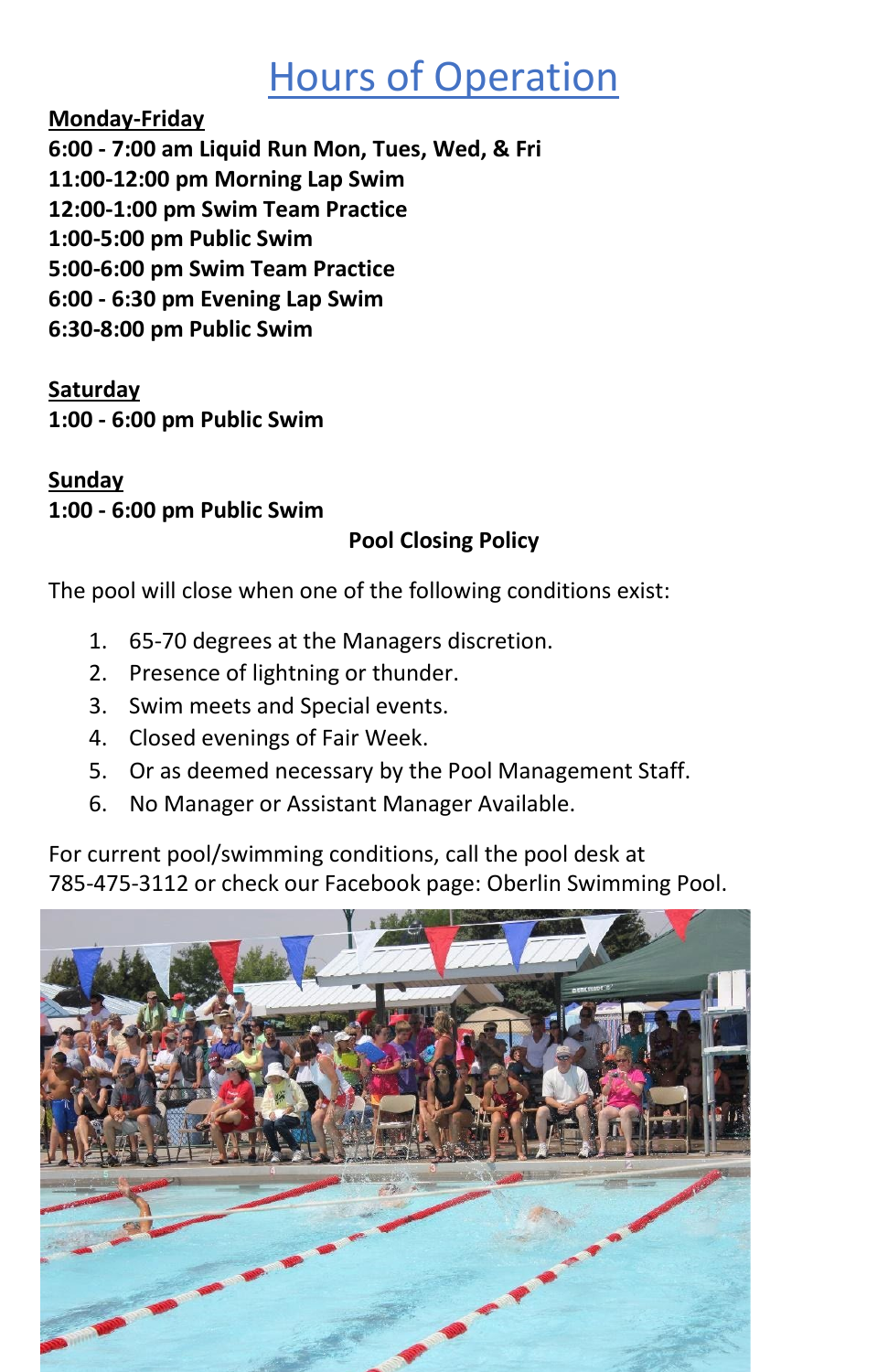### Pool Fees

| <b>Seasonal</b> |
|-----------------|
| \$50.00         |
| \$100.00        |
| \$35.00         |
|                 |

#### **Public Swim**

**Passes**

| Children (under 18)   | \$2.00/day |
|-----------------------|------------|
| Adult (18 and up)     | \$3.00/day |
| Seniors (60 and over) | \$1.00/day |

#### **Activities**

Swim Lessons (1 week sessions) \$20.00 - For more information call 785-475-3112 Can find forms at oberlinkansas.gov or email oberlinpool@oberlinkansas.gov **Donations Accepted for Sappa Park**

# Pool Rental

The pool is available for rentals on Saturdays and Sundays from  $6:15$  pm  $-10$ pm throughout the summer season.

**Pool Rental Includes** dressing facility, showers, restrooms, and lifeguard supervision. No power cables allowed, no oversized, amplified music.

**Rate:** \$150 for 2 hours 1-75 guests \$200 for 2 hours 76-100 guests

**Optional:** \$75 for Lighted Furniture for Pool Parties

All rentals require an Administrative Fee (non-refundable) - \$25

The maximum pool rental capacity is 100 people. To make a pool reservation or if you have any questions or need more information about renting the pool, please call 785-475-3112.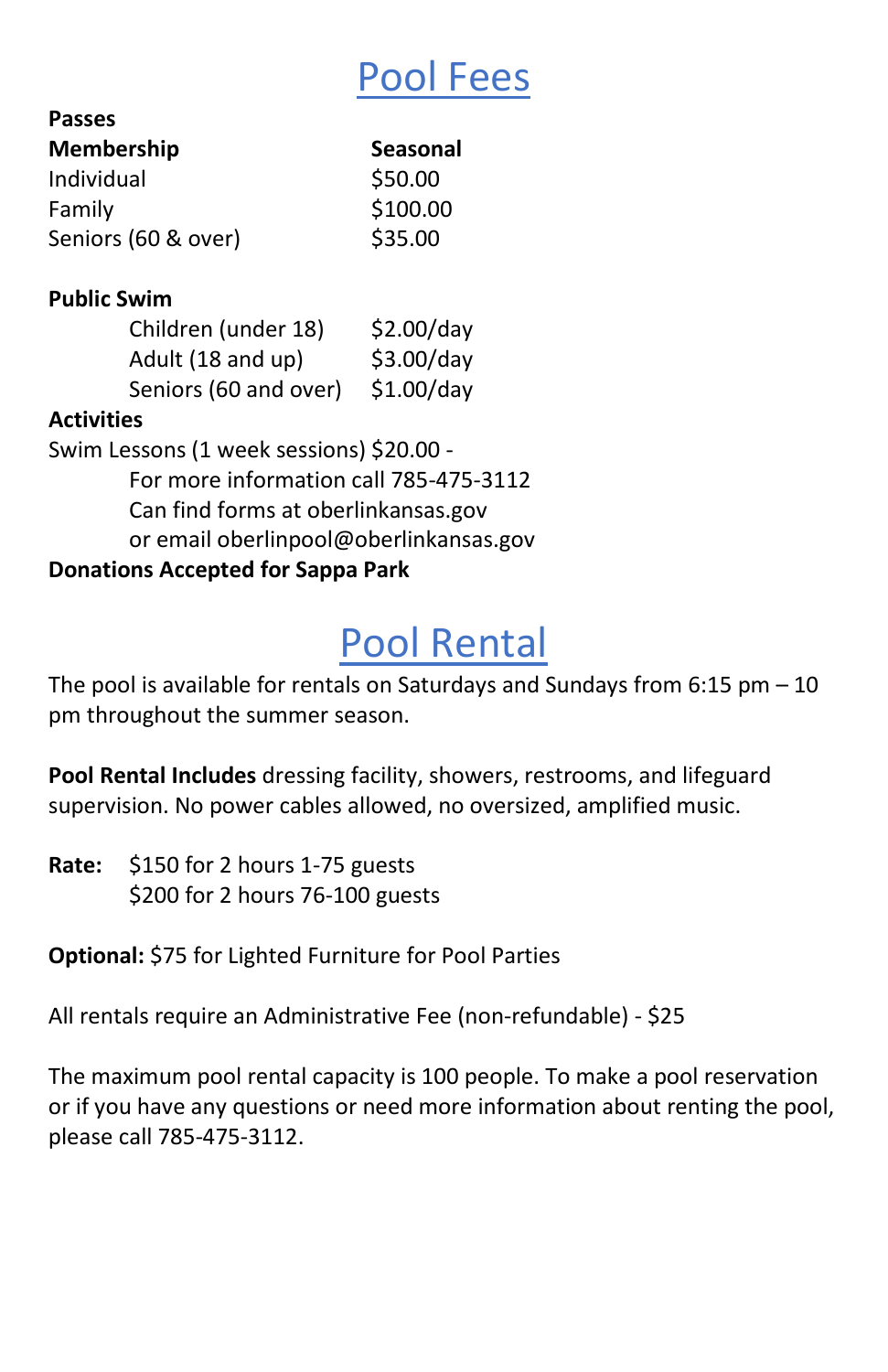## Pool Rules

1. All persons entering the swimming pool must sign in with the pool staff at the front desk before entering the dressing rooms or pool areas.

2. A parent or responsible person must accompany all children under 8. A signed letter from the child's legal guardian will need to be on file with the pool manager, indicating the child's responsible person. All youth, not swimming, are required to be safely seated away from the water.

3.No food, drink, chewing gum, or glass is allowed in the facility.

4. No smoking or vaping permitted in any part of the facility.

5. All swimmers or sunbathers must wear a bathing suit to cover his/her body adequately regardless of age. The pool manager in charge will decide whether a bathing suit is inappropriate.

#### **Proper Swim Attire:**

\*Lined swimsuits (no exposed metal buckles, rivets, buttons, etc.)

\*Toddlers and infants must wear plastic pants

6. Admission to the pool may be denied for any of the following reasons but not limited to: when an individual is unable to care for themselves, intoxication, presence of a contagious disease, open sores, or wounds, or any condition jeopardizing the health and safety of the general public.

7. All swimmers are required to shower before entering the pool.

8.No floatation devices of any type are allowed in the pool during public swim. US Coast Guard-approved life jackets are permitted only when a parent or responsible adult accompanies a child.

9. Kickboards may be used only by adults participating in the adult lap.

10. No diving is allowed in the shallow end.

11. Pool equipment/toys must be approved by pool staff before use in the pool.

12. No running, pushing, or horseplay allowed. Lifeguards will warn offenders and ask them to leave on the  $2^{nd}$  infraction—no refunds to those asked to leave.

14. Profanity, improper language, and behavior are prohibited and are grounds for immediate suspension from the pool. Suspension may be continued for some time to be determined by the Pool Manager.

15. No Pets are allowed throughout the entire facility.

16. No One permitted in the lifeguard chairs except city lifeguards.